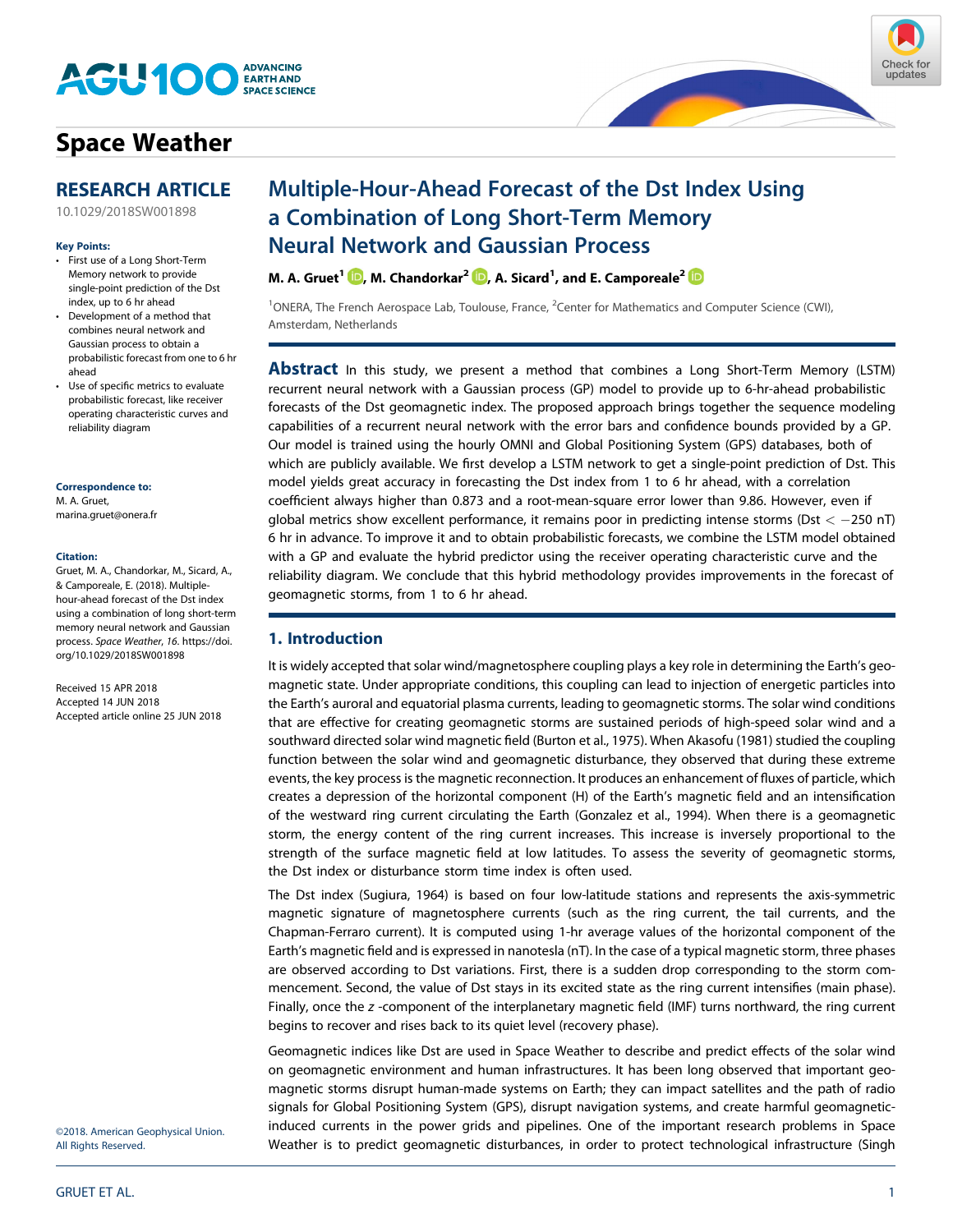et al., 2010). The aim of this study is to propose an accurate and reliable probabilistic model to predict Dst from 1 to 6 hr ahead.

The Dst prediction problem has been extensively researched. Burton et al. (1975) developed a model that expressed the time evolution of Dst as an ordinary differential equation. This method takes into account the particle injection from the plasma sheet into the magnetosphere and expresses it based on the velocity, the density of the solar wind and on the north-south magnetic component of the IMF. Iyemori et al. (1979) used a linear filtering prediction method to connect Dst and the southward component of the IMF. The linear assumption, however, has limitations since the solar wind and magnetosphere form a coupled nonlinear system.

To model this nonlinear behavior, various models have been proposed. A popular approach used to model nonlinear systems is based on artificial neural networks (ANN; Haykin, 1998). One of the earliest models of Dst prediction based on ANNs is due to Lundstedt and Wintoft (1994). They developed a feedforward neural network (NN) to predict Dst 1 hr ahead, using the *Bz* component, the density, and the velocity of the solar wind. This model was able to model the initial and the main phase well, but the recovery phase was not modeled accurately. Gleisner et al. (1996) developed a time delay NN (Waibel et al., 1989) to predict Dst 1 hr ahead using the proton density, solar wind velocity, and the *Bz* component of the IMF. This approach managed to improve the prediction of storm recovery phases, showing the benefits of using the time history of solar wind inputs. Wu and Lundstedt (1997) used an Elman recurrent network (Elman, 1990) to provide forecast of the Dst index from 1 to 6 hr ahead. Later, Lundstedt et al. (2002) used the same network architecture to provide an operational forecast of the Dst index 1 hr ahead and improve again the performance of prediction. Wing et al. (2005) used a recurrent network to provide an operational forecast of the Kp index. The success of these operational models demonstrates that recurrent networks are quite useful in the empirical modeling of magnetospheric response to solar wind drivers.

Another approach, which is at the intersection between physical models and NNs, is provided by Bala and Reiff (2012). Their approach is based on ANNs and uses the so called Boyle index, which represents the steady state polar cap potential and is a combination of the velocity of the solar wind, the magnitude of the IMF and the IMF clock angle, as an input. It is used to predict Kp, Dst, and AE and provides good performance to predict them from 1 to 6 hr ahead. Lazzús et al. (2017) use particle swarm optimization (Kennedy & Eberhart, 1995), instead of the Backpropagation algorithm (Rumelhart & McClelland, 1986), to learn the ANN connection weights. Results obtained in this study show that particle swarm optimization can provide benefits for generating forecasts of Dst from 1 to 6 hr ahead.

The NARMAX methodology is an empirical model and has been also used. It is a powerful non linear model, based on polynomial expansions of inputs, and the optimization of monomial combinations to minimize the error. Past studies already proved the strength of this model (Ayala Solares et al., 2016; Balikhin et al., 2011; Boynton et al., 2011; Rastätter et al., 2013; Wei et al., 2011).

Chandorkar et al. (2017) pointed out that various techniques have been used to predict Dst, but do not focus on providing probabilistic predictions. Their model is based on Gaussian process (GP) to construct autoregressive models to predict Dst 1 hr ahead, based on past values of Dst, and also on the velocity of the solar wind and the *z* component of the IMF. In this study, they show that it is possible to generate an accurate predictive distribution of the forecast instead of a single point prediction. This is important in the Space Weather domain where operators require error bars on predictions. However, the mean value of the forecast does not yield a performance as accurate as the one provided by ANN.

All these models are based either on solar wind parameters and past values of Dst. One of the most striking features of the Dst index is the link between Dst variation and the impact on GPS satellites. It is widely known that when there is a geomagnetic storm, the quality of the GPS signal is disturbed (Astafyeva, 2009). The magnetic field measured onboard GPS satellites might be a key information when an important storm occurs. Recently, GPS data have been publicly released under the terms of the Executive Order for Coordinating Efforts to prepare the Nation for Space Weather Events (Morley et al., 2017).

In this work, we propose a technique to combine the great performance of an ANN with the advantage of the probabilistic forecast provided by GP. We use a specific ANN called Long Short-Term Memory (LSTM) NN (Hochreiter & Schmidhuber, 1997) to provide a single-point prediction of the geomagnetic index from 1 to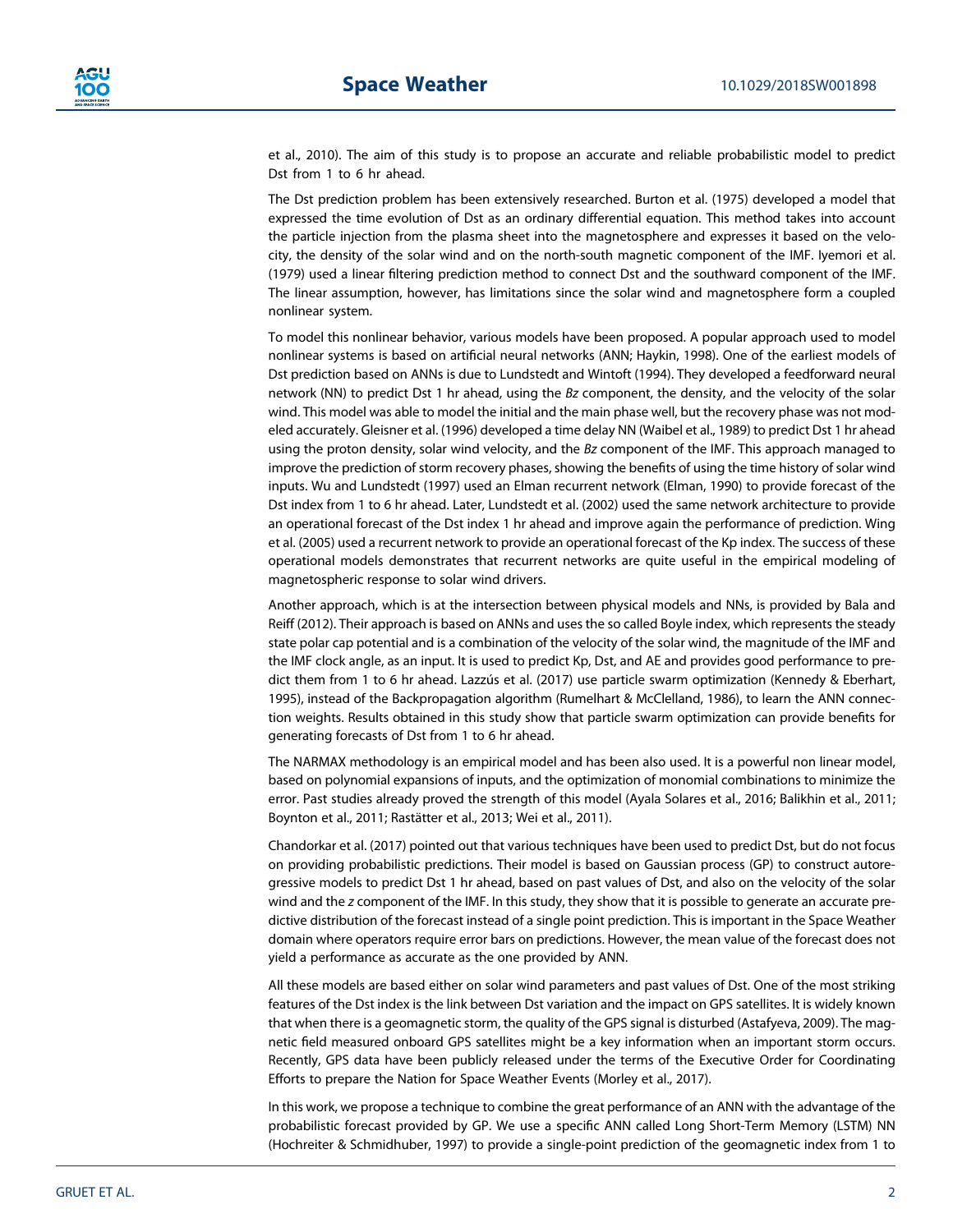



**Figure 1.** Temporal coverage of database used in this study and in previous studies. Wu and Lundstedt (1997) is in orange and their database starts in 1963, Bala and Reiff (2012) is in yellow, Lazzús et al. (2017) is in blue, and our study is in green. The f10.7 in grey represents the variation of solar activity.

6 hr ahead. It is a specific recurrent network, which has never been used in Space Weather applications before. Then we use this prediction as the mean function of a GP to obtain a probabilistic forecast based on this single prediction from 1 to 6 hr ahead. This process is called GPNN. Input parameters of this GPNN are solar wind parameters (density, velocity, IMF ∣ *B*∣, and *Bz*), past values of Dst from 1 to 6 hr, and the magnetic field measured onboard GPS satellites.

The remainder of this paper is organized as follows: section 2 presents the data used in this study. Section 3 describes the computational method, how the LSTM and the combination of this ANN and the GP called GPNN are developed and optimized. Section 4 presents the results of the optimization of the LSTM forecast from 1 to 6 hr ahead, and the evaluation of the probabilistic forecast provided by the GPNN method.

#### **2. Data**

Solar wind parameters and the geomagnetic Dst index are taken from the OMNI database [\(https://omniweb.gsfc.nasa.gov/ow.html\)](https://omniweb.gsfc.nasa.gov/ow.html) maintained by the National Space Science Data Center (NSSDC) of National Aeronautics and Space Administration (NASA).

We also consider GPS data, which are provided by the National Oceanic and Atmospheric Administration (NOAA). These data are provided by the team working on the Combined X-ray dosimeter or CXD at the Los Alamos National Laboratory ([https://www.ngdc.noaa.gov/stp/space-weather/satellite-data/satellite-sys](https://www.ngdc.noaa.gov/stp/space-weather/satellite-data/satellite-system/gps/)[tem/gps/\)](https://www.ngdc.noaa.gov/stp/space-weather/satellite-data/satellite-system/gps/). In this study, we decided to use data recorded by the GPS satellite ns41, which has the widest temporal coverage (Morley et al., 2017).

Figure 1 shows the temporal coverage of the database used in this study, compared to previous studies. The temporal coverage of our study is represented by the green line. As GPS ns41 data start at 00:00 14 January 2001, we consider a set of 134,398 hourly data of solar wind parameters, geomagnetic Dst index, and GPS data between this starting date and 23:00 31 December 2016. This includes 49 storm times, listed in Table 1. Part of those storm times were included in the list used in Ji et al. (2012) and Chandorkar et al. (2017).

Studies done in the past to predict the geomagnetic index Dst have shown that various solar wind parameters are of interest to optimize the performance of predicting models. In the present study, we focused on the use of the density *n*, the velocity *V*, the IMF|*B*|, and its *Bz* component. Concerning parameters provided by the GPS ns41, we use the magnetic field measured by the GPS, Bsat $_{\text{GPS}}$ .

#### **3. Computational Method**

#### **3.1. Description of the LSTM NN**

The LSTM NN belongs to the family of recurrent neural network (RNN). In a RNN, hidden layers are built to allow information persistence. They behave as a loop to allow information to be passed from one cell of the network to the next. When this loop is unrolled, the RNN can then be thought as multiple copies of the same network. This specific architecture is thought to be very efficient in forecasting time series.

Hochreiter (1991) and Bengio et al. (1994) underlined a weakness of RNN. They are supposed to connect past information to the present, but if the information needed is too far in the past, RNN are unable to learn how to connect the information. This failure is due to the vanishing gradient problem occurring during the training phase of RNN.

LSTM are designed to avoid this problem. They are made to remember information for long periods of time. They have a chain-like structure like RNN, but the repeating module has a specific structure. Figure 2 represents a LSTM cell. Two elements are fundamental in this cell: the cell state and gates. The cell state in green on Figure 2 is like a conveyor belt, which is connected to gates. Gates can add or remove information from the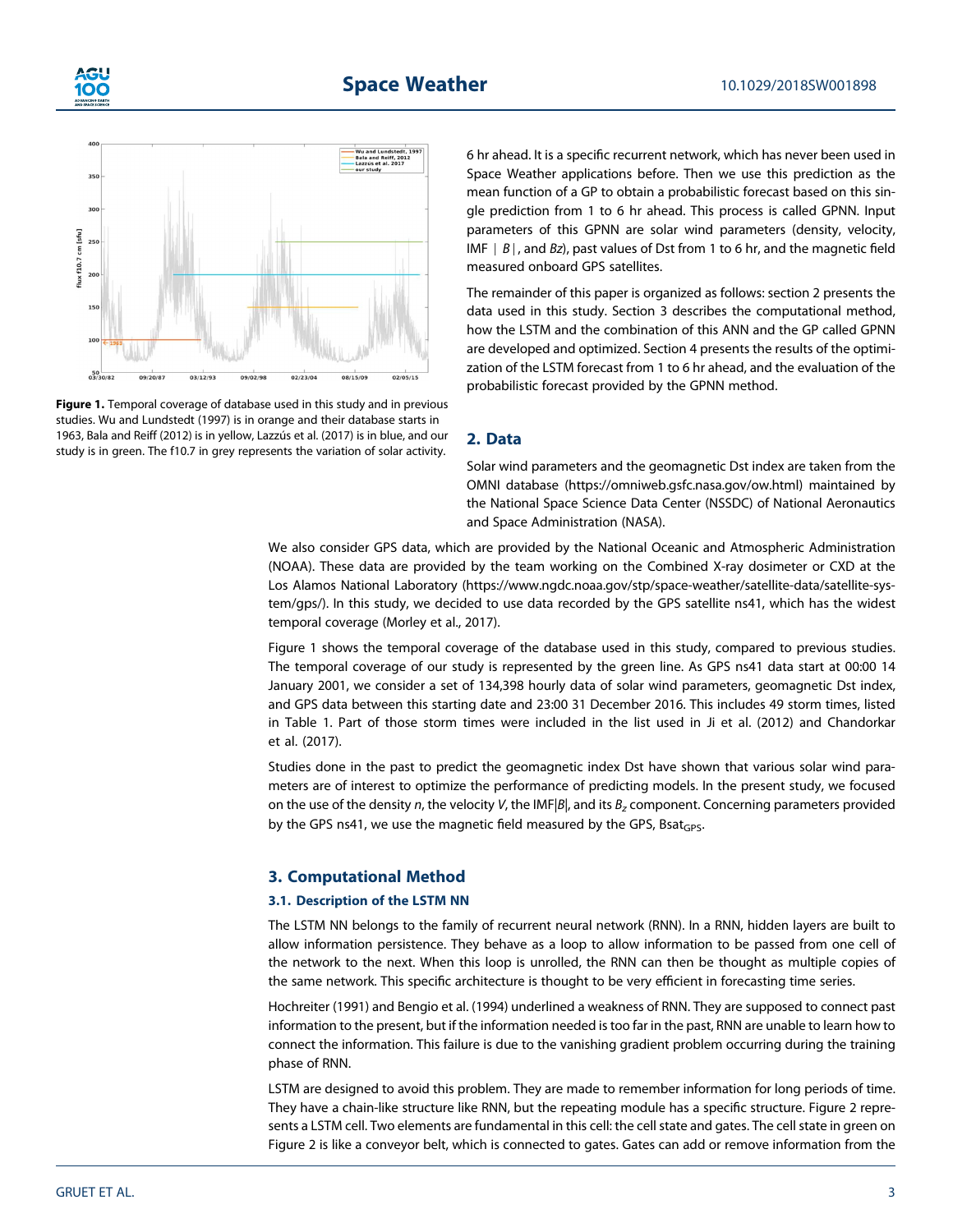#### **Table 1**

*List of Storm Events*

| Start date        | Start time | End date          | End time    | Min. Dst (nT) |
|-------------------|------------|-------------------|-------------|---------------|
| 19 March 2001     | 1500       | 21 March 2001     | 2300        | $-149$        |
| 31 March 2001     | 400        | 1 April 2001      | 2100        | $-387$        |
| 18 April 2001     | 100        | 18 April 2001     | 1300        | $-114$        |
| 22 April 2001     | 200        | 23 April 2001     | 1500        | $-102$        |
| 17 August 2001    | 1600       | 18 August 2001    | 1600        | $-105$        |
| 30 September 2001 | 2300       | 2 October 2001    | $\mathbf 0$ | $-148$        |
| 21 October 2001   | 1700       | 24 October 2001   | 1100        | $-187$        |
| 28 October 2001   | 300        | 29 October 2001   | 2200        | $-157$        |
| 23 March 2002     | 1400       | 25 March 2002     | 500         | $-100$        |
| 17 April 2002     | 1100       | 19 April 2002     | 200         | $-127$        |
| 19 April 2002     | 900        | 21 April 2002     | 600         | $-149$        |
| 11 May 2002       | 1000       | 12 May 2002       | 1600        | $-110$        |
| 23 May 2002       | 1200       | 24 May 2002       | 2300        | $-109$        |
| 1 August 2002     | 2300       | 2 August 2002     | 900         | $-102$        |
| 4 September 2002  | 100        | 5 September 2002  | 0           | $-109$        |
| 7 September 2002  | 1400       | 8 September 2002  | 2000        | $-181$        |
| 1 October 2002    | 600        | 3 October 2002    | 800         | $-176$        |
| 20 November 2002  | 1600       | 22 November 2002  | 600         | $-128$        |
| 29 May 2003       | 2000       | 30 May 2003       | 1000        | $-144$        |
| 17 June 2003      | 1900       | 19 June 2003      | 300         | $-141$        |
| 11 July 2003      | 1500       | 12 July 2003      | 1600        | $-105$        |
| 17 August 2003    | 1800       | 19 August 2003    | 1100        | $-148$        |
| 20 November 2003  | 1200       | 22 November 2003  | $\mathbf 0$ | $-422$        |
| 22 January 2004   | 300        | 24 January 2004   | $\mathbf 0$ | $-149$        |
| 11 February 2004  | 1000       | 12 February 2004  | $\mathbf 0$ | $-105$        |
| 3 April 2004      | 1400       | 4 April 2004      | 800         | $-112$        |
| 22 July 2004      | 2000       | 23 July 2004      | 2000        | $-101$        |
| 24 July 2004      | 2100       | 26 July 2004      | 1700        | $-148$        |
| 26 July 2004      | 2200       | 30 July 2004      | 500         | $-197$        |
| 30 August 2004    | 500        | 31 August 2004    | 2100        | $-126$        |
| 11 November 2004  | 2200       | 13 November 2004  | 1300        | $-109$        |
| 21 January 2005   | 1800       | 23 January 2005   | 500         | $-105$        |
| 7 May 2005        | 2000       | 9 May 2005        | 1000        | $-127$        |
| 29 May 2005       | 2200       | 31 May 2005       | 800         | $-138$        |
| 12 June 2005      | 1700       | 13 June 2005      | 1900        | $-106$        |
| 31 August 2005    | 1200       | 1 September 2005  | 1200        | $-131$        |
| 13 April 2006     | 2000       | 14 April 2006     | 2300        | $-111$        |
| 14 December 2006  | 2100       | 16 December 2006  | 300         | $-147$        |
| 26 September 2011 | 1400       | 27 September 2011 | 1200        | $-101$        |
| 24 October 2011   | 2000       | 25 October 2011   | 1400        | $-132$        |
| 8 March 2012      | 1200       | 10 March 2012     | 1600        | $-131$        |
| 23 April 2012     | 1100       | 24 April 2012     | 1300        | $-108$        |
| 15 July 2012      | 100        | 16 July 2012      | 2300        | $-127$        |
| 30 September 2012 | 1300       | 1 October 2012    | 1800        | $-119$        |
| 8 October 2012    | 200        | 9 October 2012    | 1700        | $-105$        |
| 13 November 2012  | 1800       | 14 November 2012  | 1800        | $-108$        |
| 17 March 2013     | 700        | 18 March 2013     | 1000        | $-132$        |
| 31 May 2013       | 1800       | 1 June 2013       | 2000        | $-119$        |
| 18 February 2014  | 1500       | 19 February 2014  | 1600        | $-112$        |

cell state depending on information required by the cell. Basically, three gates are used: an input gate in blue, a forget gate in purple, and an output gate in red on Figure 2.

The forget gate can be represented by equation (1).

$$
f_t = \sigma(W_f(h_{t-1}, x_t) + b_f)
$$
\n(1)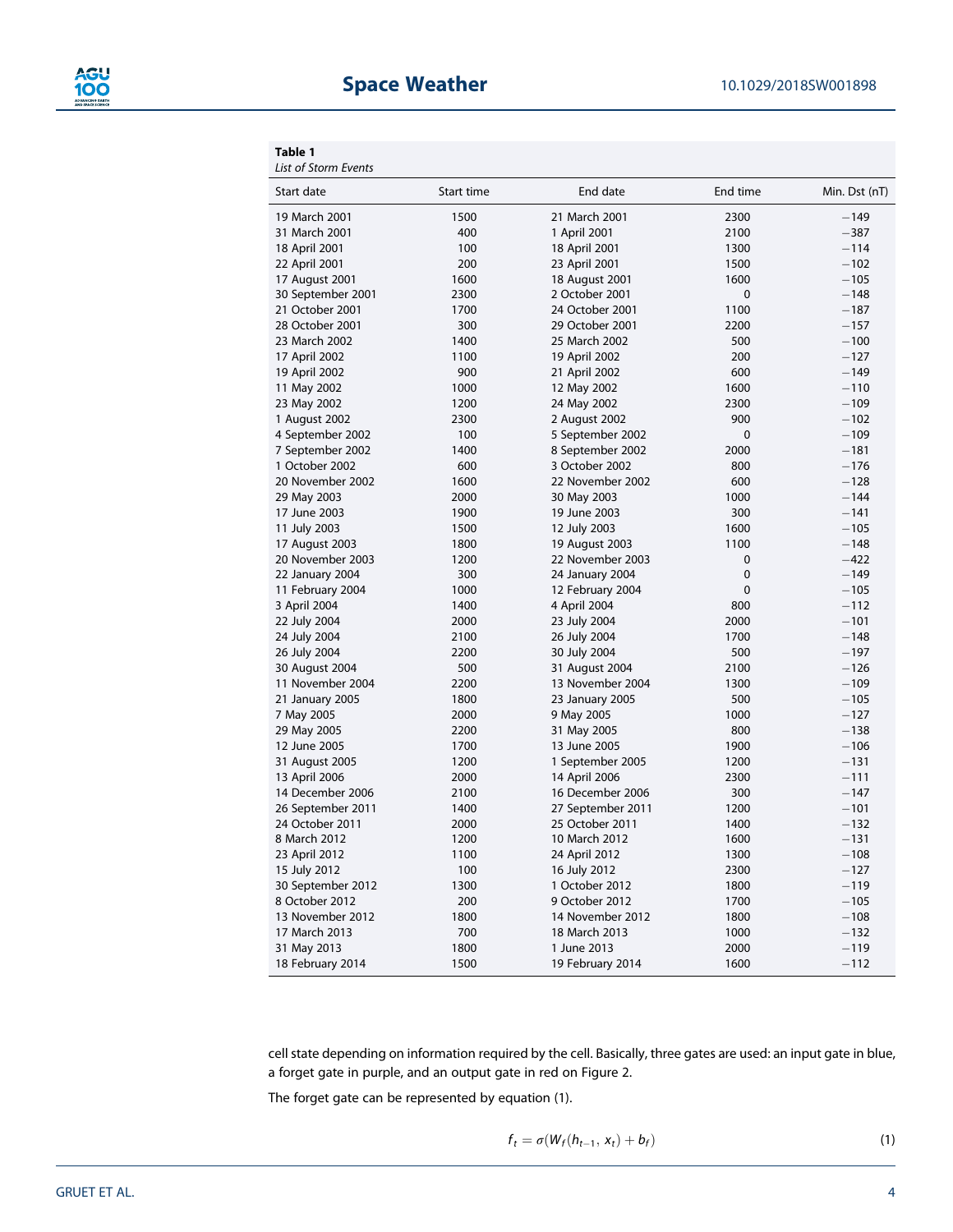

**Figure 2.** LSTM cell. The cell state is in green, the forget gate in purple, the input gate in blue, and the output gate in red.

with  $\sigma$  a sigmoid function and  $W_f$  and  $b_f$ , respectively, the weight and bias of this layer. This notation is kept for subsequent equations. This gate compares the information coming from the previous cell  $h_{t-1}$  and the incoming information  $x_t$  and outputs for  $C_{t-1}$  a number between 0 and 1, 0 if the information is rejected, 1 if it is kept.

Then, the input gate layer decides the information that needs to be stored, depending on past information. It behaves like the forget gate as described by equation (2). It is connected to a tanh layer to create a vector of candidate values  $\widetilde{C}_t$  following equation (3).

$$
i_t = \sigma(W_i(h_{t-1}, x_t) + b_i)
$$
 (2)

with *Wi* and *bi* respectively, the weight and bias of this layer.

$$
\widetilde{C}_t = \tanh(W_c(h_{t-1}, x_t) + b_c) \tag{3}
$$

with  $W_c$  and  $b_c$ , respectively, the weight and bias of this layer.

We described earlier that the cell state and gates are connected to add or remove information, so the next step consists in the update of  $C_{t-1}$  to obtain  $C_t$ , the new cell state. This is represented in orange on Figure 2 and by equation (4).

$$
C_t = f_t * C_{t-1} + i_t * \widetilde{C}_t \tag{4}
$$

Then the last step is done through the output gate detailed by equation (5). First, the sigmoid layer helps to define the output. Second, a tanh multiply the cell state by the output of the sigmoid gate to obtain the required information.

$$
o_t = \sigma(W_o(h_{t-1}, x_t) + b_o)
$$
  
 
$$
ht = o_t * \tanh(C_t)
$$
 (5)

#### **3.2. Training and Optimization of the LSTM**

The LSTM NN is trained with a backpropagation algorithm, and thanks to its architecture, the gradient does not tend to vanish. To train a NN, most of the time, the gradient descent optimization algorithm used is the Levenberg-Marquardt (Marquardt, 1963), but here we considered the RMSprop. RMSprop is an unpublished adaptative learning rate method proposed by Geoff Hinton [\(http://www.cs.toronto.edu/~tij](http://www.cs.toronto.edu/~tijmen/csc321/slides/lecture_slides_lec6.pdf)[men/csc321/slides/lecture\\_slides\\_lec6.pdf\)](http://www.cs.toronto.edu/~tijmen/csc321/slides/lecture_slides_lec6.pdf). Parameters like weights and bias of the network are described using the notation  $\theta_i$ . We then define with equation (6)  $g_{t,\;i}$  as the gradient of the objective function with respect to the parameters  $\theta_i$  at time step *t*.

$$
g_{t,i} = \nabla_{\theta} J(\theta_{t,i})
$$
\n(6)

The update of parameters using RMSprop is described by equation (7). First the running average *E*(*g*<sup>2</sup> ) at time step *t* is computed, then applied to the compute of parameter  $\theta_i$ . .

$$
E(g^{2})_{t,i} = 0.9E(g^{2})_{t,i} + 0.1g_{t,i}^{2}
$$
  
\n
$$
\theta_{t+1,i} = \theta_{t,i} - \frac{\eta}{E[g^{2}]_{t,i} + \epsilon}g_{t,i}
$$
\n(7)

with  $\eta$  the learning rate and  $\epsilon$  a smoothing term to avoid division by zero.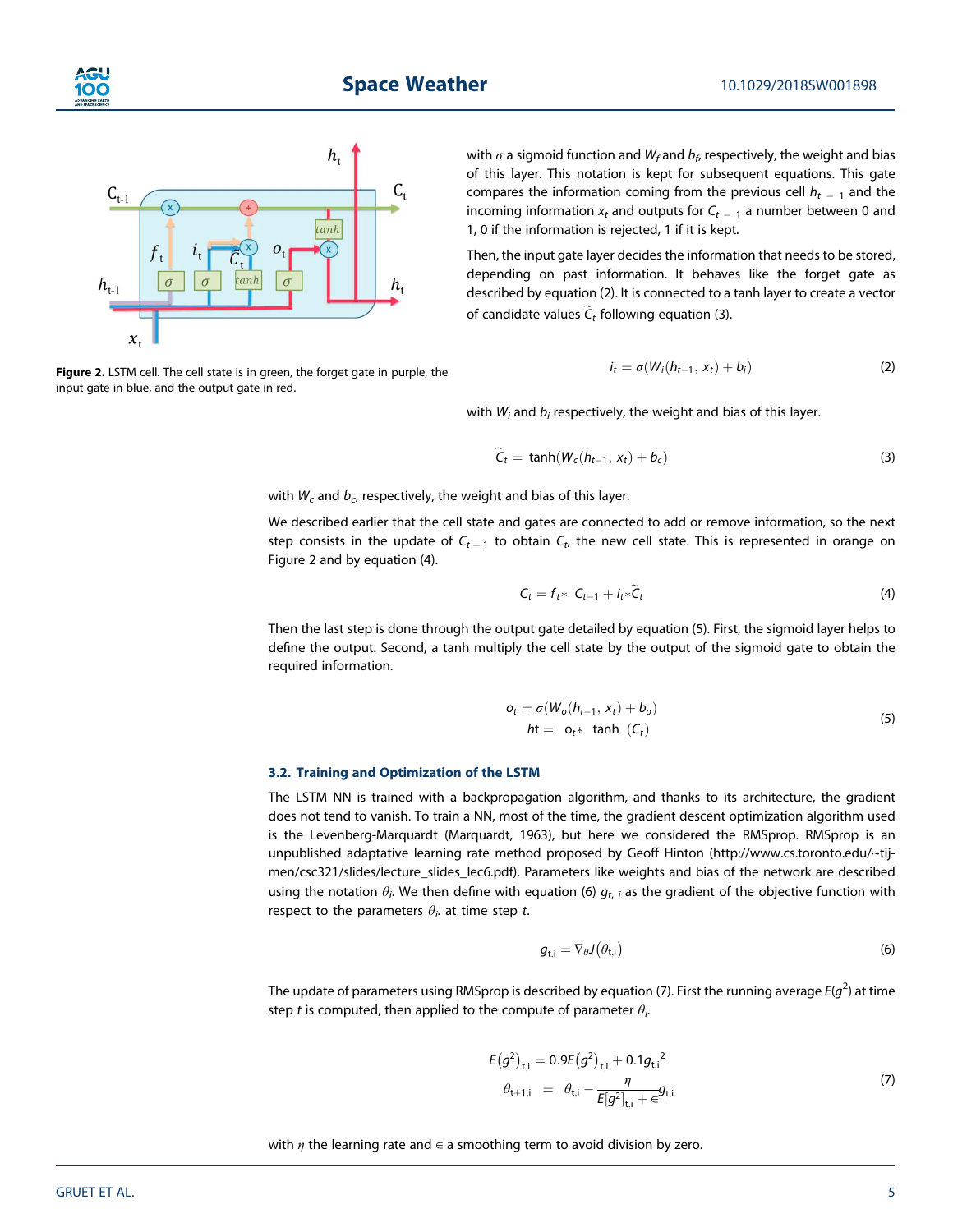

To develop the network, the database is divided into three sets: 70% for the training set, 20% for the test set, and 10% for the validation set. To evaluate the NN ability to provide accurate forecast from 1 to 6 hr ahead, we use the root-mean-square error (RMSE) and the correlation coefficient (CC), respectively, defined by equations (8) and (9).

$$
RMSE = \sqrt{\sum_{t=1}^{n} (Dist(t) - \widehat{D}st(t))^{2}/n}
$$
 (8)

$$
CC = \frac{Cov(Dst, \hat{D}st)}{\sqrt{Var(Dst)Var(\hat{D}st)}}
$$
(9)

We trained and optimized six LSTM NNs corresponding to forecasts from 1 to 6 hr ahead, using the Lasagne library in Python ([http://lasagne.readthedocs.io/en/latest/index.html\)](http://lasagne.readthedocs.io/en/latest/index.html). This way, we obtained a vector of LSTM functions that we note as  $NN(x)$ , with x being input parameters of the model. This function plays a significant role in the process described in the following section.

#### **3.3. Development of Gaussian Process Applied to Time Series Prediction**

A GP can be thought as a generalization of a Gaussian distribution applied to functions. Regression based on GP is a Bayesian method where a prior distribution in function space is conditioned on a given number of observations, giving rise to a posterior distribution. The appeal of using GP is that even though the theoretical formulation might seem rather abstract, dealing with function spaces and probability density applied to functions, the practical implementation is rather straightforward, boiling down to a simple analytical expression that requires no more than linear algebra. Moreover, GP regression outputs a Gaussian distribution, which has a natural probabilistic interpretation, rather than a single-point estimate. For a complete description of this method the reader is referred to reference textbooks like Rasmussen and Williams (2006).

A GP can be described by equation (10).

$$
f(x) \sim GP(m(x), k(x, x')) \tag{10}
$$

$$
m(x) = E(f(x))
$$
\n(11)

$$
k(x, x') = E((f(x) - m(x))(f(x') - m(x')))
$$
\n(12)

A GP is completely specified by its mean function *m*(*x*)described by equation (11) and by its covariance function  $k(x, x')$  described by equation (12). The covariance function specifies how exactly each point influences the values that the other points are likely to take on. The main idea is that if *xi* and *xj* are close by, we expect the output from the functions at these points to be similar. Different types of covariance functions exist, also called kernels, which determine the form of the model. Chandorkar and Camporeale (2018) listed common kernels used in machine learning and described how the choice of it is fundamental. In this study, we focused on the NN kernel described by equation (13) (Williams & Barber, 1998).

$$
K_{NN}(x, x') = \frac{2}{\pi} \left( \frac{2x^{T}x'}{\sqrt{(1 + 2x^{T}x)}\sqrt{(1 + 2x^{T}x')}} \right)
$$
(13)

As Rasmussen and Williams (2006) described, if there is no prior knowledge about the function to be approximated, the mean function is defined to be zero. The aim of our study here is to combine the NN performance and the GP process to obtain accurate forecast with an uncertainty distribution. Hence, the mean function  $m(x)$  is provided by the NN $(x)$  function described in section 3.2.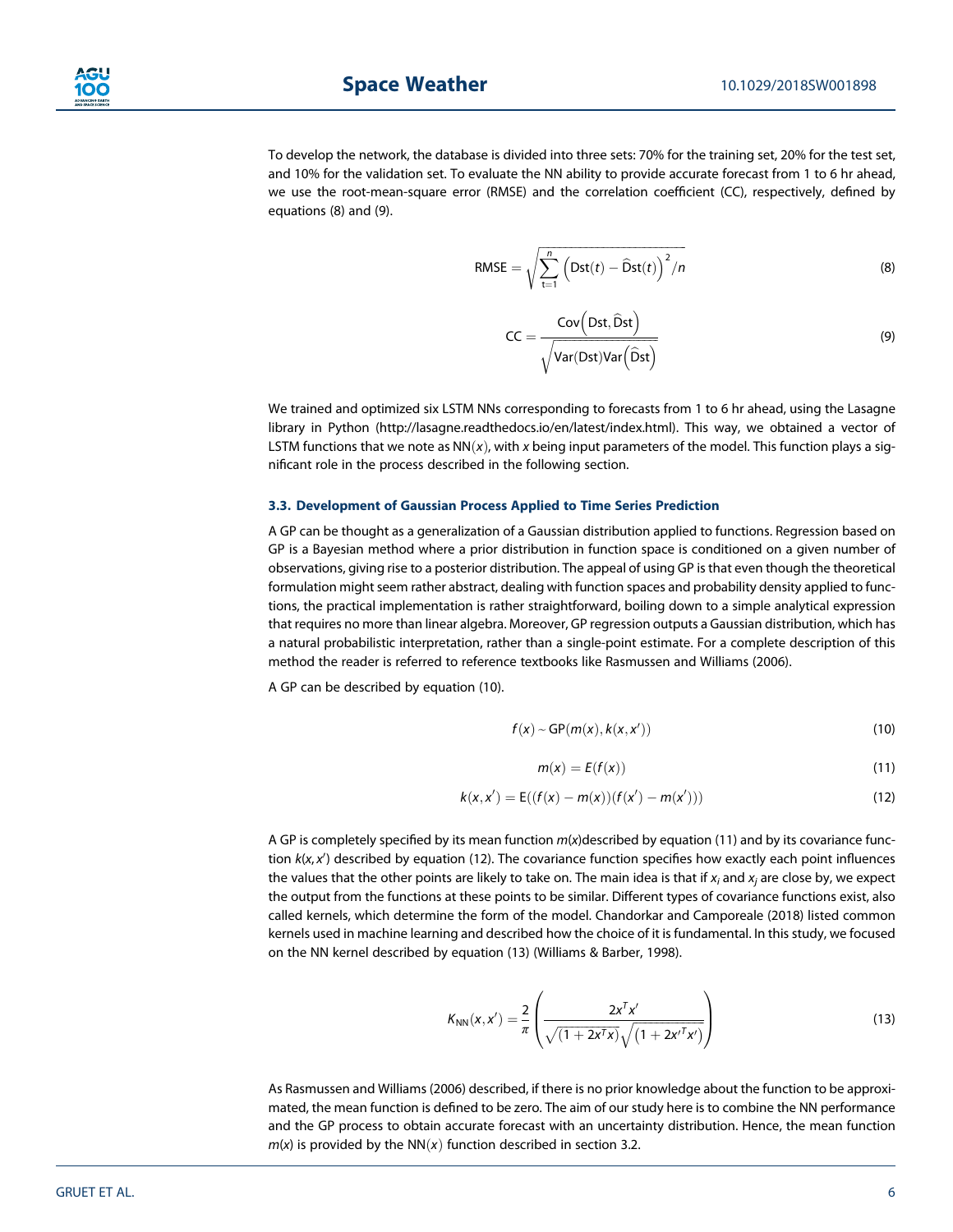

The joint distribution of the training output  $f$  and the test outputs  $f_*$  according to the prior, is given by equation (14).

$$
\begin{bmatrix} f \\ f_* \end{bmatrix} = \mathbf{N} \left( \begin{bmatrix} m(x) \\ m(x_*) \end{bmatrix}, \begin{bmatrix} K(X,X) & K(X,X_*) \\ K(X_*,X) & K(X_*,X_*) \end{bmatrix} \right)
$$
(14)

If there are *n* training and  $n*$  test points, then  $K(X, X*)$  represents the  $n \times n*$  matrix of the covariance of all pairs of training and test points.

To make predictions, the posterior distribution over function is needed. To get the posterior distribution, we need to restrict the prior distribution from equation (14) only to those functions that fit the observed data points. It needs to be conditioned on the observations as described by the system of equation (15).

$$
f_*|X_*, X, f \sim N(\overline{f}_*, \text{ cov}(f_*))
$$
  
\n
$$
\overline{f}_* = m(x_*) + K(X_*, X)[K(X, X^o)]^{-1}(y - m(x))
$$
  
\n
$$
\text{cov}(f_*) = K(X_*, X_*) - K(X_*, X)[K(X, X)]^{-1}K(X, X_*)
$$
\n(15)

With this system of equation, test set function values  $f_*$  can now be sampled from the joint posterior distribution by evaluating the mean and covariance matrix.

To predict the geomagnetic index Dst based on input features *x*, the equation (16) summarizes the inherent process.

$$
Dst(t + p) = f(x_{t-1}) + \epsilon
$$
  
\n
$$
\epsilon \sim N(0, \sigma^2)
$$
  
\n
$$
f(x_{t+p}) \sim GP(NN(x_{t+p}), K_{NN}(x_{t+p}, x_{s+p}))
$$
\n(16)

with *p* being the expected time forecast. Here we consider  $p = \{1,2,3,4,5,6\}$  to provide multistep ahead prediction of the Dst index from 1 to 6 hr ahead. The GP part is developed using the Matlab Software GPML, available at<http://www.gaussianprocess.org/gpml/code> (Rasmussen & Nickisch, 2010).

#### **4. Results**

#### **4.1. Optimization of the LSTM NN**

The first step in the development of the GPNN model is to optimize the performance of each LSTM to provide predictions of Dst from 1 to 6 hr ahead. To train LSTM, we use solar wind data and GPS data described in section 2 (the density *n*, the velocity *V*, the IMF ∣ *B*∣, its *Bz* component, and the magnetic field measured by the GPS ns41, *Bsat<sub>GPS</sub>*). We also use the past history of Dst, from 1 to 6 hr back. This is summarized with the equation (17).

$$
\begin{aligned} \text{Dist}(t+p)_{NN} &= \text{NN}(n(t), V(t), \text{IMF}|\mathcal{B}|(t), \mathcal{B}z(t), \mathcal{B}z_{\text{GPS}}(t), \\ \text{Dst}(t-1 \text{ hr}), \text{Dst}(t-2 \text{ hr}), \dots, \text{Dst}(t-6 \text{ hr}) \end{aligned} \tag{17}
$$

To find the LSTM structure, which is the most suitable for predicting geomagnetic storms, we train it using various numbers of cells. The optimal number is 20 and after training, testing, and validating each LSTM, we compare their performance to NN models proposed in the past to predict Dst. Figure 3 presents a comparison of CC and RMSE between our model, with and without using GPS data, and previous models predicting Dst based on NN. The temporal coverage of these previous studies is shown in Figure 1 so the reader can have an estimation of the storm times used in them.

The persistence is also presented. It uses the previous value of Dst as the prediction for the next step Dst  $=$  Dst( $t$   $-$  1). This is a simple model, which can be used as a baseline and provide great performance for short-term forecast because of the high correlation between Dst values within 1 hr.

Our models, with or without GPS data, provides performance, which are close to the one obtained by Lazzús et al. (2017) from 1 to 3 hr ahead but when the expected forecast goes from 4 to 6 hr ahead, our models, with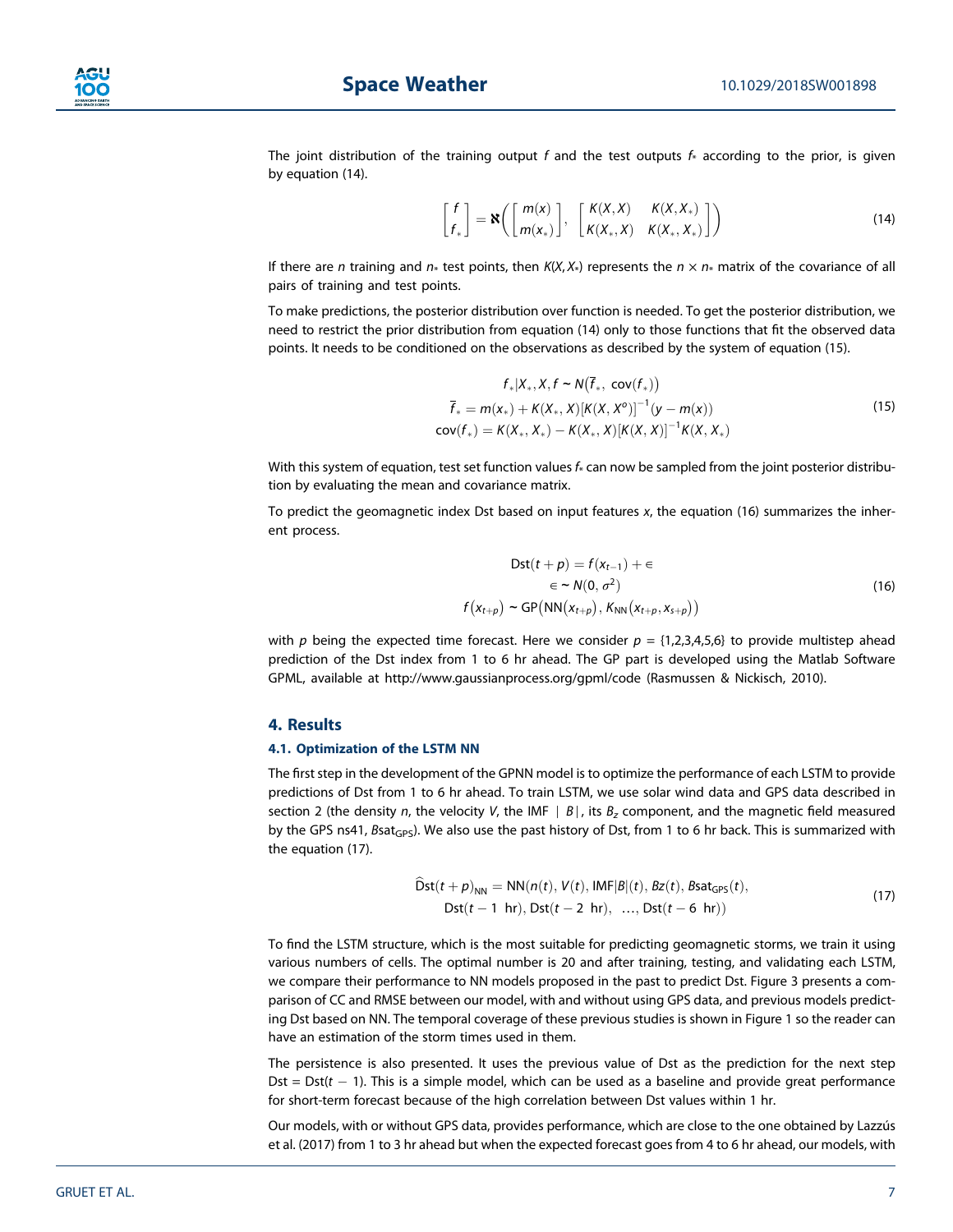

|          | Persistence | Our model | <b>Our monernamix</b><br>GPS data | <b>LAZZUS CL</b><br>al. 2017 | Daia and <i>Ivem</i><br>2012 | wu anu<br>Lundstedt 1997 |
|----------|-------------|-----------|-----------------------------------|------------------------------|------------------------------|--------------------------|
| $t+1h$   | 0,925       | 0,966     | 0,966                             | 0.982                        | 0.86                         | 0.91                     |
| $t+2h$   | 0,918       | 0,946     | 0.946                             | 0.949                        | $\sim$                       | 0.89                     |
| $t + 3h$ | 0.916       | 0.923     | 0.928                             | 0.918                        | 0.84                         | 0.86                     |
| $t + 4h$ | 0.885       | 0.902     | 0.910                             | 0,887                        | $\overline{a}$               | 0,83                     |
| $t+5h$   | 0,875       | 0,882     | 0.892                             | 0.858                        | $\overline{\phantom{a}}$     | 0.82                     |
| $t + 6h$ | 0.859       | 0.865     | 0.873                             | 0.826                        | 0,77                         | 0,82                     |



**Root Mean Square Error (RMSE)** 

|          | Persistence | Our model   | Our model using<br>GPS data | Lazzús et al. 2017 | <b>Bala and Reiff</b><br>2012 | Wu and<br>Lundstedt 1997 |
|----------|-------------|-------------|-----------------------------|--------------------|-------------------------------|--------------------------|
| $t+1h$   | 9.32        | 5,34        | 5.25                        | 4,24               | 8,83                          | 14,5                     |
| $t+2h$   | 10.2        | 6,65        | 6.55                        | 7,05               |                               | 16.3                     |
| $t + 3h$ | 13,3        | 7,86        | 7.59                        | 8,87               | 9,6                           | 18.2                     |
| $t + 4h$ | 14.5        | <b>S.86</b> | 8.53                        | 10.44              | ÷                             | 19.9                     |
| $t + 5h$ | 17.5        | 9.59        | 9.18                        | 11,65              | ÷                             | 20                       |
| $t + 6h$ | 19.8        | 10.24       | 9,86                        | 13,09              | 11.09                         | 20.8                     |

**Figure 3.** LSTM performance in comparison to previous models. Our model with and without GPS data is highlighted in blue.

or without GPS data, provide better global performance. As an example, when considering a 6-hr-ahead forecast, our model with GPS data provides a CC of 0.873 and a RMSE of 9.86, while Lazzús et al. (2017) obtained a CC of 0.826 and a RMSE of 13.09. As the Lazzús et al. (2017) model is based only on previous Dst values, it shows the benefit of using exogenous data when predicting a geomagnetic index. Bala and Reiff (2012) used the Boyle index as an input function, and obtained quite similar performance as ours. If we consider again a forecast of 6 hr ahead, their model presents a CC of 0.77 and a RMSE of 11.09. It is slightly worse than our model with or without GPS data. We also decided to compare our model with the one provided by Wu and Lundstedt (1997) as it is the first model using recurrent network. We wanted to compare the performance of a classic recurrent network to the LSTM, and see how the complexity of the LSTM cell could provide more accurate predictions. Wu and Lundstedt (1997) provided for a 6-hr-ahead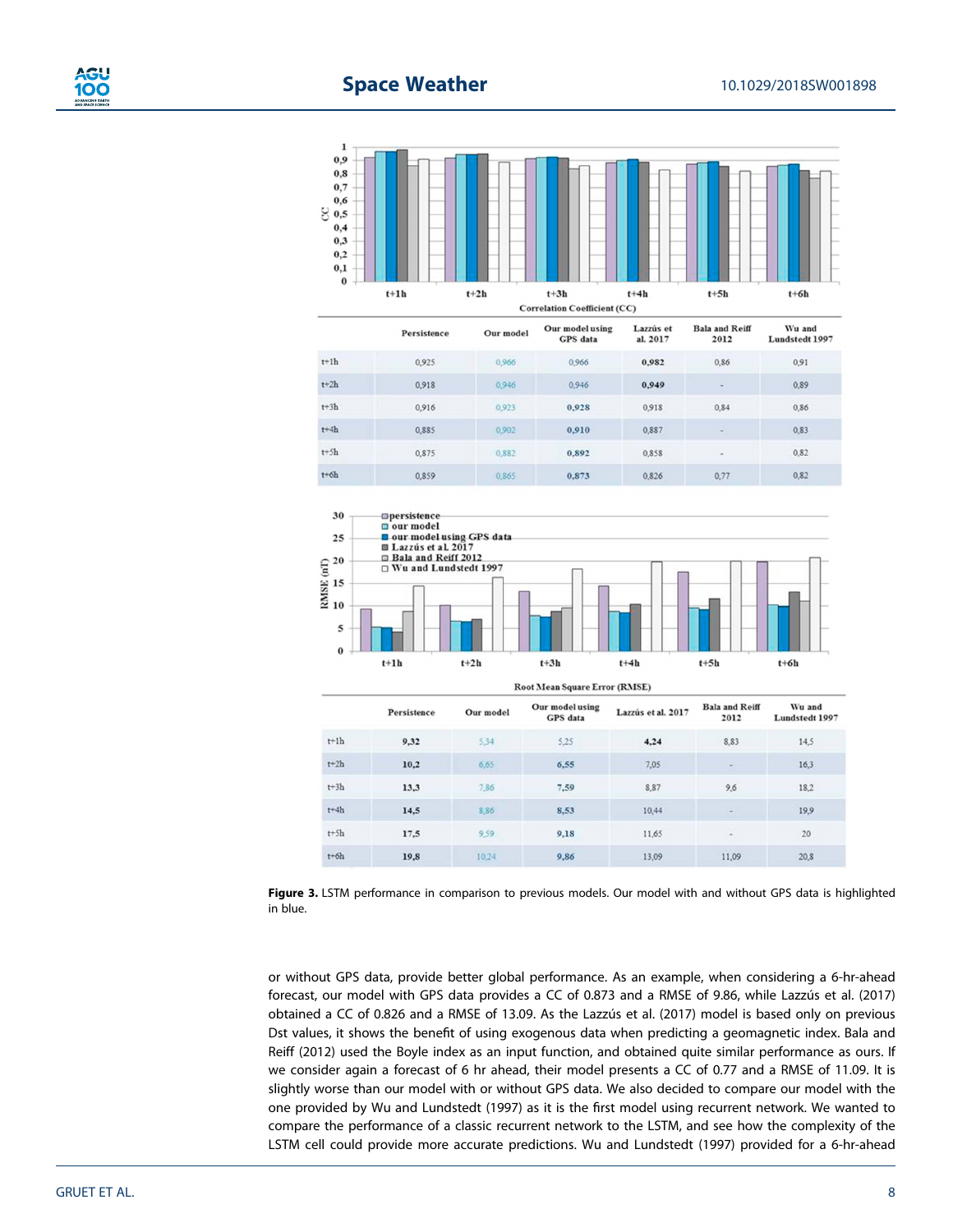



Figure 4. LSTM predictions without GPS data (in red dot line) and with GPS data (in blue dot line) for the 2003 Halloween storm. The real value is the grey line.

forecast a CC of 0.82 and a RMSE of 20.8, showing in comparison to our model with or without GPS data, that the LSTM cell brings more accuracy. We observed that using GPS data generally results in an improvement when considering important geomagnetic storms. Figure 4 presents predictions obtained with the LSTM NN, with GPS data in blue and without GPS data in red, for Dst forecast from 1 to 6 hr ahead, for the 2003 Halloween storm event (peak at  $-422$  nT). Predictions for 1 to 2 hr ahead are very similar, but when we consider the forecast of 3 hr ahead, the model without GPS data predicts a peak of  $-348$  nT while the model with the GPS data provides a prediction of  $-405$  nT. For a forecast done 4 hr ahead, the model without GPS data provides a prediction of  $-335$  nT and the one with GPS data, a forecast of  $-380$  nT. For predictions done 5 hr ahead, predicted peak values are quite the same. However, the 6-hr-ahead forecast shows that a single-point prediction provided by the NN is not good enough and offers a strong rationale to combine the NN performance with the GP model to obtain a probabilistic forecast.

#### **4.2. Evaluation of the GPNN Process**

As we described before, the GP process aim to provide not only a single point prediction but also an associated uncertainty. Metrics like RMSE and CC are defined for single-point prediction and are not adequate to evaluate probabilistic forecast.

| Table 2<br><b>Storm Classification</b>                             |                                    |
|--------------------------------------------------------------------|------------------------------------|
| Level of activity                                                  | Storm classification               |
| $Dst > -50$ nT<br>$-250$ nT $<$ Dst $<$ $-50$ nT<br>Dst $<-250$ nT | Moderate<br>Intense<br>Super storm |

Storm activity is often classified using given thresholds of Dst values. According to the most common classification, we distinguished three levels of storms summarized in Table 2 (Dst  $<-250$ ,  $-250 \leq \text{Dst} < -50$ , Dst  $\ge$  -50). The aim here is to use metrics, which will be able to evaluate how the GPNN manages to forecast geomagnetic storms into the right "family" of storm. To do so, we focused on the receiver operating characteristic (ROC) curve and reliability diagram.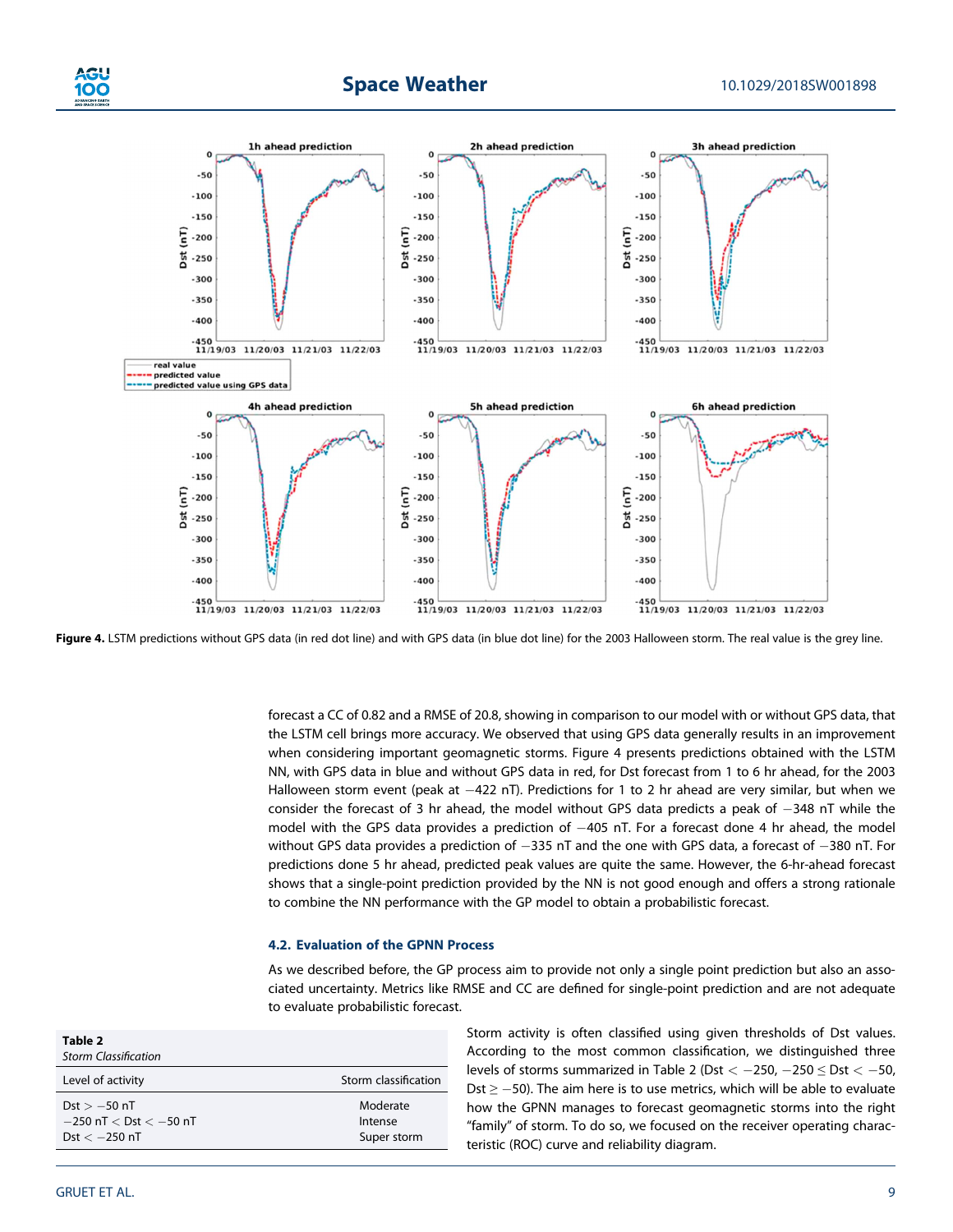#### **Table 3**

*False and True Positive Ratios for Each Storm Category*

|           | 1-hr-ahead prediction |                                  |                          |                                         |                |                |
|-----------|-----------------------|----------------------------------|--------------------------|-----------------------------------------|----------------|----------------|
|           |                       | $P(Dst) < -250$                  | $-250 < P$ (Dst) $< -50$ |                                         | $P(Dst) > -50$ |                |
| Threshold | <b>TPR</b>            | <b>FPR</b>                       | <b>TPR</b>               | <b>FPR</b>                              | <b>TPR</b>     | <b>FPR</b>     |
| 10%       | 0.969                 | $2.70.10^{-3}$                   | 0.981                    | 0.163                                   | 0.999          | 0.434          |
| 20%       | 0.969                 | $1.11.10^{-3}$                   | 0.961                    | 0.105                                   | 0.996          | 0.321          |
| 30%       | 0.969                 | $6.40.10^{-4}$                   | 0.927                    | 0.0719                                  | 0.991          | 0.240          |
| 40%       | 0.969                 | $4.00.10^{-4}$                   | 0.895                    | 0.049                                   | 0.984          | 0.185          |
| 50%       | 0.844                 | $3.00.10^{-4}$                   | 0.855                    | 0.0270                                  | 0.972          | 0.138          |
| 60%       | 0.812                 | $2.78.10^{-4}$                   | 0.806                    | 0.0161                                  | 0.951          | 0.102          |
| 70%       | 0.656                 | $2.78.10^{-4}$                   | 0.753                    | $9.30.10^{-3}$                          | 0.929          | 0.0705         |
| 80%       | 0.625                 | $2.78.10^{-4}$                   | 0.670                    | $3.95.10^{-3}$                          | 0.895          | 0.0371         |
| 90%       | 0.468                 | $9.27.10^{-5}$                   | 0.554                    | $1.61.10^{-3}$<br>2-hr-ahead prediction | 0.838          | 0.0178         |
|           |                       | $P(Dst) < -250$                  |                          | $-250 < P$ (Dst) $< -50$                | $P(Dst) > -50$ |                |
| Threshold | <b>TPR</b>            | <b>FPR</b>                       | <b>TPR</b>               | <b>FPR</b>                              | <b>TPR</b>     | <b>FPR</b>     |
| 10%       | 0.969                 | $3.15.10^{-3}$                   | 0.963                    | 0.199                                   | 0.999          | 0.388          |
| 20%       | 0.937                 | $9.27.10^{-4}$                   | 0.934                    | 0.142                                   | 0.984          | 0.273          |
| 30%       | 0.937                 | $3.71.10^{-4}$                   | 0.914                    | 0.105                                   | 0.973          | 0.211          |
| 40%       | 0.906                 | $1.85.10^{-4}$                   | 0.891                    | 0.0834                                  | 0.961          | 0.167          |
| 50%       | 0.781                 | $1.85.10^{-4}$                   | 0.863                    | 0.0565                                  | 0.943          | 0.134          |
| 60%       | 0.6875                | $9.27.10^{-5}$                   | 0.824                    | 0.0390                                  | 0.917          | 0.107          |
| 70%       | 0.656                 | $9.27.10^{-5}$                   | 0.783                    | 0.0268                                  | 0.895          | 0.0845         |
| 80%       | 0.500                 | $9.27.10^{-5}$                   | 0.720                    | 0.0156                                  | 0.858          | 0.0646         |
| 90%       | 0.437                 | 0                                | 0.601                    | $5.6810^{-3}$                           | 0.802          | 0.0363         |
|           |                       |                                  |                          | 3-hr-ahead prediction                   |                |                |
|           | $P(Dst) < -250$       |                                  | $-250 < P$ (Dst) $< -50$ |                                         | $P(Dst) > -50$ |                |
| Threshold | <b>TPR</b>            | <b>FPR</b>                       | <b>TPR</b>               | <b>FPR</b>                              | <b>TPR</b>     | <b>FPR</b>     |
| 10%       | 0.875                 | $3.24.10^{-3}$                   | 0.958                    | 0.254                                   | 0.984          | 0.373          |
| 20%       | 0.843                 | $9.27.10^{-4}$                   | 0.939                    | 0.186                                   | 0.971          | 0.278          |
| 30%       | 0.813                 | $4.64.10^{-4}$                   | 0.912                    | 0.139                                   | 0.955          | 0.228          |
| 40%       | 0.750                 | $1.86.10^{-4}$                   | 0.890                    | 0.106                                   | 0.940          | 0.182          |
| 50%       | 0.625                 | $9.27.10^{-5}$                   | 0.880                    | 0.0819                                  | 0.919          | 0.146          |
| 60%       | 0.593                 | $\pmb{0}$                        | 0.809                    | 0.0606                                  | 0.893          | 0.1058         |
| 70%       | 0.593                 | 0                                | 0.766                    | 0.0451                                  | 0.826          | 0.0865         |
| 80%       | 0.437                 | 0                                | 0.714                    | 0.0291                                  | 0.814          | 0.0594         |
| 90%       | 0.406                 | 0                                | 0.614                    | 0.0164                                  | 0.747          | 0.0413         |
|           |                       |                                  |                          | 4-hr-ahead prediction                   |                |                |
|           |                       | $P(Dst) < -250$                  |                          | $-250 < P(Dst) < -50$                   |                | $P(Dst) > -50$ |
| Threshold | <b>TPR</b>            | <b>FPR</b>                       | <b>TPR</b>               | <b>FPR</b>                              | <b>TPR</b>     | <b>FPR</b>     |
| 10%       | 0.906                 | $3.24.10^{-3}$                   | 0.968                    | 0.311                                   | 0.970          | 0.339          |
| 20%       | 0.875                 | $1.29.10^{-3}$                   | 0.953                    | 0.252                                   | 0.949          | 0.243          |
| 30%       | 0.813                 | $7.42.10^{-4}$                   | 0.933                    | 0.208                                   | 0.931          | 0.192          |
| 40%       | 0.813                 | $6.49.10^{-4}$                   | 0.916                    | 0.169                                   | 0.906          | 0.144          |
| 50%       | 0.781                 | $9.27.10^{-5}$                   | 0.895                    | 0.138                                   | 0.874          | 0.104          |
| 60%       | 0.687                 | $9.27.10^{-5}$                   | 0.843                    | 0.106                                   | 0.841          | 0.0803         |
| 70%       | 0.562                 | $9.27.10^{-5}$<br>$9.27.10^{-5}$ | 0.795                    | 0.0812                                  | 0.802          | 0.0636         |
| 80%       | 0.468                 | $9.27.10^{-5}$                   | 0.742                    | 0.0621                                  | 0.76           | 0.0449         |
| 90%       | 0.437                 |                                  | 0.640                    | 0.0403<br>5-hr-ahead prediction         | 0.699          | 0.0300         |
|           |                       | $P(Dst) < -250$                  | $-250 < P(Dst) < -50$    |                                         | $P(Dst) > -50$ |                |
| Threshold | <b>TPR</b>            | <b>FPR</b>                       | <b>TPR</b>               | <b>FPR</b>                              | <b>TPR</b>     | <b>FPR</b>     |
| 10%       | 0.812                 | $3.06.10^{-3}$                   | 0.956                    | 0.316                                   | 0.962          | 0.346          |
|           |                       |                                  |                          |                                         |                |                |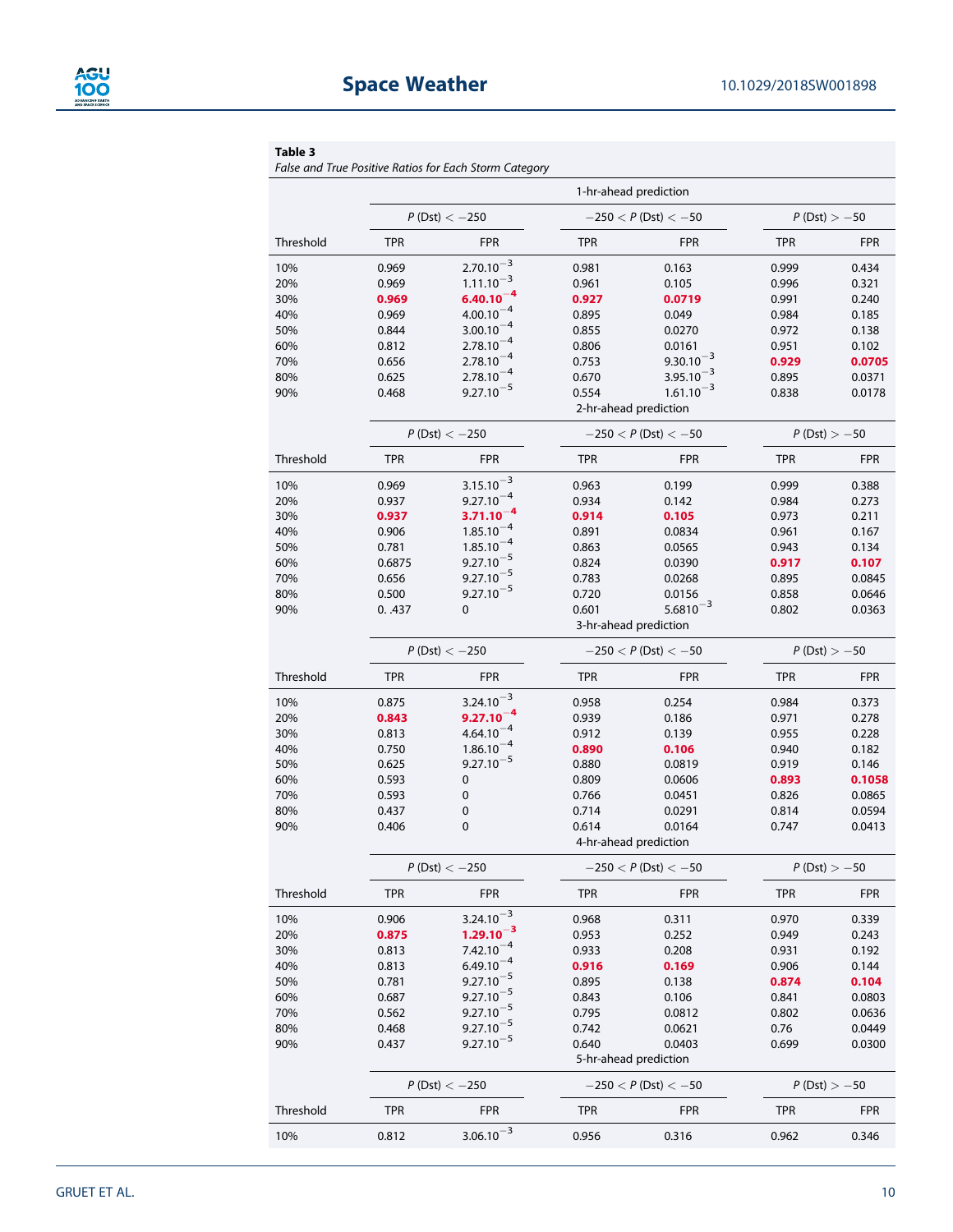

|  | <b>Table 3</b> (continued) |
|--|----------------------------|
|--|----------------------------|

|           | 5-hr-ahead prediction |                 |                       |                          |            |                |  |
|-----------|-----------------------|-----------------|-----------------------|--------------------------|------------|----------------|--|
|           |                       | $P(Dst) < -250$ |                       | $-250 < P$ (Dst) $< -50$ |            | $P(Dst) > -50$ |  |
| Threshold | <b>TPR</b>            | <b>FPR</b>      | <b>TPR</b>            | <b>FPR</b>               | <b>TPR</b> | <b>FPR</b>     |  |
| 20%       | 0.812                 | $1.02.10^{-3}$  | 0.934                 | 0.246                    | 0.945      | 0.265          |  |
| 30%       | 0.750                 | $4.63.10^{-4}$  | 0.917                 | 0.189                    | 0.926      | 0.215          |  |
| 40%       | 0.719                 | $9.27.10^{-5}$  | 0.891                 | 0.148                    | 0.906      | 0.171          |  |
| 50%       | 0.625                 | $9.27.10^{-5}$  | 0.856                 | 0.120                    | 0.881      | 0.139          |  |
| 60%       | 0.562                 | $9.27.10^{-5}$  | 0.824                 | 0.0942                   | 0.853      | 0.107          |  |
| 70%       | 0.468                 | $\mathbf 0$     | 0.779                 | 0.0740                   | 0.810      | 0.081          |  |
| 80%       | 0.468                 | $\mathbf 0$     | 0.725                 | 0.055                    | 0.754      | 0.0654         |  |
| 90%       | 0.468                 | $\mathbf 0$     | 0.639                 | 0.0381                   | 0.685      | 0.0430         |  |
|           |                       |                 | 6-hr-ahead prediction |                          |            |                |  |
|           | $P(Dst) < -250$       |                 |                       | $-250 < P$ (Dst) $< -50$ |            | $P(Dst) > -50$ |  |
| Threshold | <b>TPR</b>            | <b>FPR</b>      | <b>TPR</b>            | <b>FPR</b>               | <b>TPR</b> | <b>FPR</b>     |  |
| 10%       | 0.500                 | $8.34.10^{-3}$  | 0.953                 | 0.352                    | 0.932      | 0.307          |  |
| 20%       | 0.437                 | $4.92.10^{-3}$  | 0.928                 | 0.289                    | 0.909      | 0.241          |  |
| 30%       | 0.437                 | $3.24.10^{-3}$  | 0.904                 | 0.244                    | 0.886      | 0.186          |  |
| 40%       | 0.406                 | $2.78.10^{-3}$  | 0.890                 | 0.202                    | 0.862      | 0.161          |  |
| 50%       | 0.375                 | $1.76.10^{-3}$  | 0.859                 | 0.167                    | 0.834      | 0.130          |  |
| 60%       | 0.375                 | $1.39.10^{-3}$  | 0.821                 | 0.138                    | 0.798      | 0.113          |  |
| 70%       | 0.281                 | $7.47.10^{-4}$  | 0.788                 | 0.115                    | 0.757      | 0.0914         |  |
| 80%       | 0.281                 | $3.70.10^{-4}$  | 0.735                 | 0.0926                   | 0.712      | 0.0693         |  |
| 90%       | 0.281                 | $2.78.10^{-4}$  | 0.661                 | 0.0691                   | 0.649      | 0.0455         |  |

*Note*. The optimal value is in bold and red.

#### **4.2.1. Receiver Operating Characteristic Curve**

Our GPNN model provides to an operator a probabilistic forecast, which can be used in a decision-making scenario. For example, a decision made by an operator to turnoff a system according to the level of storm might be taken when the forecast probability of this storm exceeds a predetermined "trigger" threshold. For any storm, a graph called receiver operating characteristic curve (know as ROC curve) can be constructed.

This ROC curve is based on a contingency table in which predictions of Dst are classified according to the real value of Dst. The aim is to estimate the probability of a prediction to belong to the right category of storm via binary classification, in the sense "one category versus all the others." Camporeale et al. (2017) used the same process to classify the category of solar events between ejecta, coronal hole, sector reversal, and streamer belt. The ROC curves represent the false positive ratio (FPR) versus the true positive ratio (TPR). The FPR is the ratio of false positive divided by the total number of negatives. The TPR also called sensitivity is the ratio of true positives divided by the total number of positives. For perfect classifications, the FPR has to be equal to 0 and TPR equal to 1; thus, the value of the threshold that produces the point closest to these values is optimal.

Table 3 presents ROC values obtained from 1- to 6-hr-ahead forecasts, depending on the level of storm. The ROC is usually shown graphically, but numerical values are more relevant for the reader to analyze variations depending on the threshold. The optimal threshold is in red and bold; it is computed to minimize the Euclidean distance from FPR = 0 and TPR = 1. ROC values obtained for the highest level of activity, meaning Dst values  $<-250$  nT provide FPR for each threshold (the highest value is 2.7.10<sup>-3</sup> for a 10% threshold when considering a 1-hr forecast). The TPR behavior is more complicated to generalize. For predictions done from 1 to 5 hr ahead, values are always greater than 0.719 for thresholds from 10% to 40%, and then there is a decrease. If we focus on the 6-hr-ahead forecast, the best TPR is 0.5 for a 10% threshold. It means that the more there is an increasing probability for a superstorm to occur, the less the model is able to forecast it without misjudgments 6 hr in advance. However, for intense storms (-250 nT < Dst < -50 nT), the GPNN provides TPR higher than 0.670 for thresholds between 10% and 80%, and for moderate storms, this model provides TPR higher than 0.649 for every thresholds, from 1 to 6 hr ahead.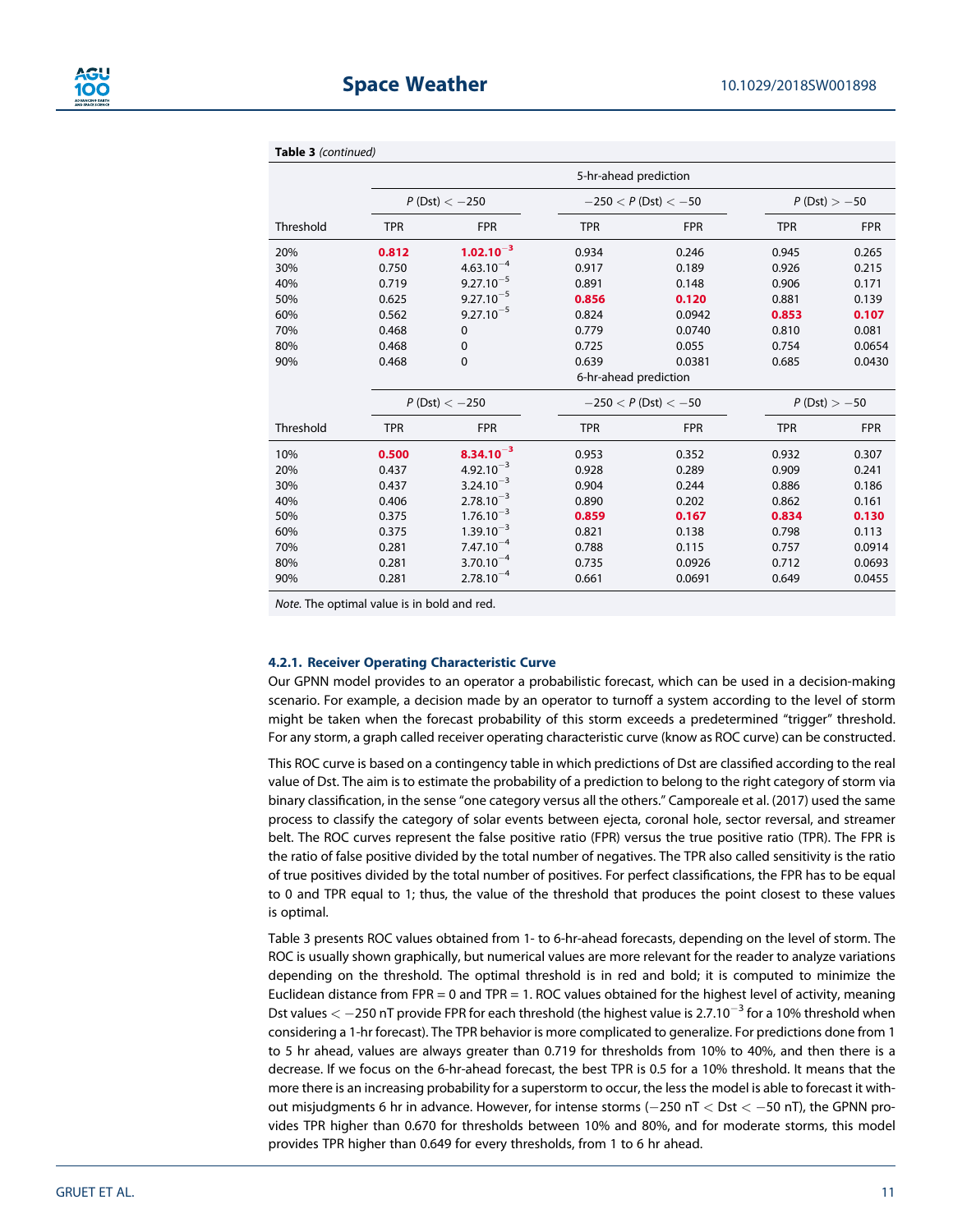

**Figure 5.** Reliability diagram for Dst forecast from 1 to 6 hr ahead. The diagonal is in red dot line.

#### **4.2.2. Reliability Diagram**

The ROC discussed in the previous section gives information about the ability of the forecast system to detect the occurrence of a geomagnetic storm event for a given threshold, in terms of false and true positive. Reliability diagrams measure how closely the forecast probabilities of an event correspond to the actual frequency with which an event is observed. A perfectly reliable forecast is one in which an event predicted with probability *p* is observed, on average, with frequency *p*. The reliability diagram bins the forecasts into groups according to the issued probability, shown on the horizontal axis. The frequency with which an event was observed to occur for each bin is then plotted on the vertical axis. If the reliability curve lies above/below the perfect diagonal slope, the resulting forecasts are under/over confident, that is, they yield smaller/higher probabilities for a specific outcome than observed.

Figure 5 presents reliability diagrams obtained from 1- to 6-hr-ahead forecasts. It shows that the 1-hr-ahead forecast slightly underestimates the storm, when there are more than 35% of probabilities for a given value of Dst. For example, when there is 80% of risk for a predicted storm, the real observed frequency of it is 90%. The GPNN provides reliable forecast for 2-hr-ahead prediction, as the observed frequency of storm regarding the predicted probability defines almost perfectly a diagonal. For predictions further than 3 hr ahead, the more it goes in time, the more it overestimates the probability of storms. If we focus on the 6-hr-ahead prediction, when the GPNN model provides a predicted probability of 90%, the real observed frequency is of 65%. This model is overconfident. Once the reliability diagram is obtained, it is of interest to seek simple corrections to the forecast probabilities (re-calibration). This issue will be investigated elsewhere in greater detail. Here we just show Figure 6 that by multiplying the standard deviation by a factor of 2 or 3, it is possible to improve the reliability for predicted probability higher than 50% (Figure 6). For example, if the predicted probability is 90%, by multiplying sigma by 2, the corresponding real frequency is 72% and if we multiply by 3, we get 80%. This way, we managed to get closer to the diagonal, when the probability of events increases. Conversely, a simple rescaling of the obtained standard deviation yields worse reliability for probabilities smaller than 50%.

Figure 7 presents predictions provided by the GPNN model for the 2003 Halloween storm. For predictions from 1 to 5 hr ahead, thanks to this process, the predicted value of Dst is close to the real value. For example, for 5 hr ahead, the real peak of activity of  $-422$  nT has a predicted value of  $-391$  nT. The main contribution of the GP process here is shown for the 6-hr-ahead forecast. While the LSTM alone failed to reach the highest



**Figure 6.** Reliability diagram for the Dst prediction depending on the sigma value. The diagonal is in red dot line.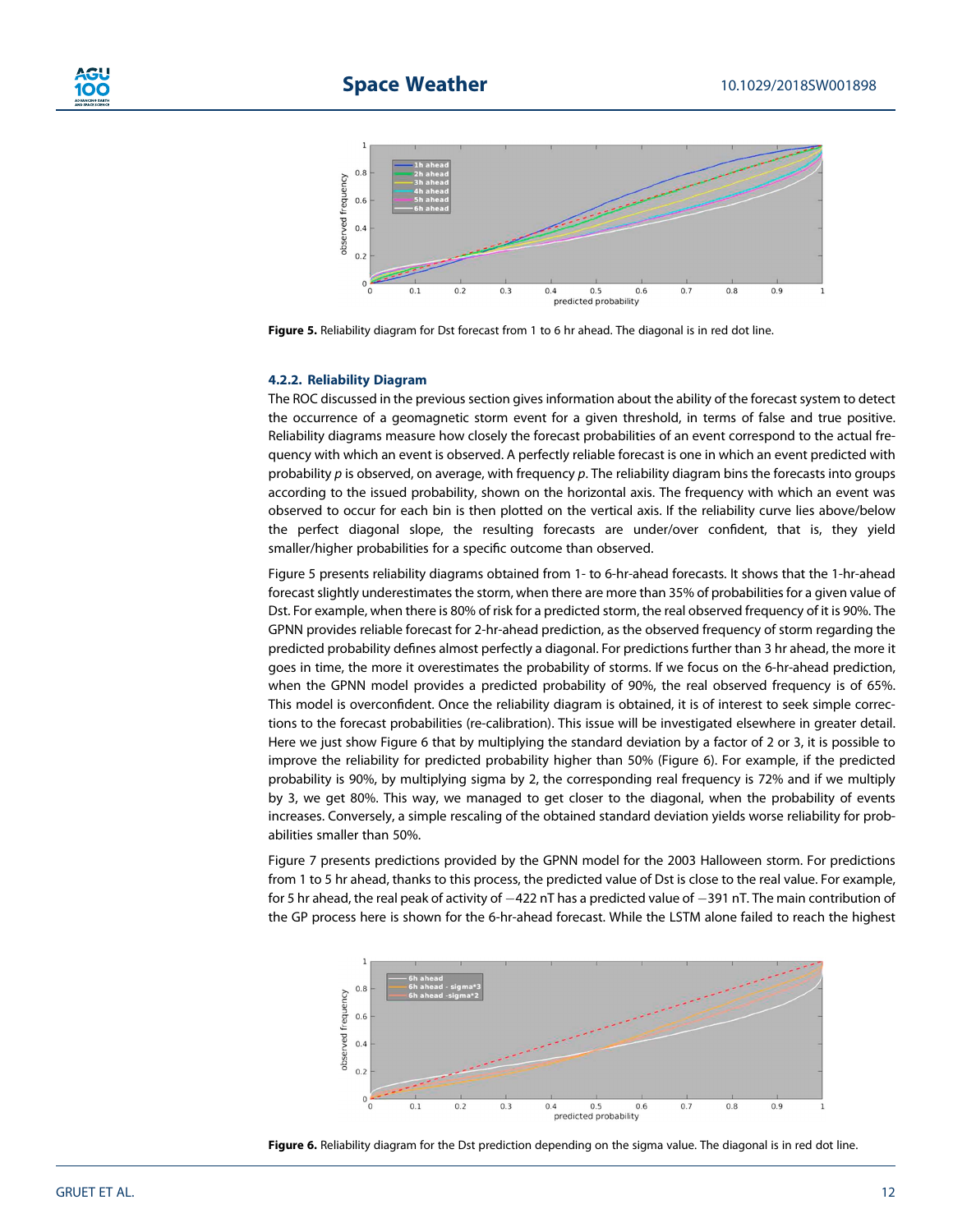

## **Space Weather** 10.1029/2018SW001898



Figure 7. GPNN performance to predict Dst for the 2003 Halloween storm. The predicted value is the purple dot line. The real value is the deep blue line. The gray shadow represents one standard deviation.

peak of activity, the GPNN manages to have a predicted value closer to the real value than the LSTM one, and the covariance over the mean value encompasses the peak of activity (compare with Figure 4).

#### **5. Conclusion**

In this paper, we have presented a model to predict the geomagnetic index Dst from 1 to 6 hr ahead, based on the combination of ANN and GP, called GPNN.

First, we developed a LSTM NN to provide Dst predictions from 1 to 6 hr ahead. A specific LSTM has been developed for each time predictions, then global performance of LSTM has been compared to past forecasting models of Dst. It shows that the LSTM provides very good global performance in comparison to previous models. When focusing on superstorm like the well-known 2003 Halloween storm, we underlined that even if global metrics are excellent, the 6-hr-ahead forecast fails to predict the highest peak of activity.

Second, to obtain a probabilistic forecast instead of a single point prediction, we developed a GP, which considers the LSTM as the mean function. Thanks to this combination, we observed that we managed to predict accurately superstorm like the 2003 Halloween storm for predictions from 1 to 5 hr ahead. For the 6-hr-ahead prediction, the covariance manages to encompass the peak of activity.

To evaluate this probabilistic forecast, we use ROC curves and reliability diagram. ROC curves demonstrate that for each time forecast, storm level, and threshold, the FPR is very low. However, concerning TPR, values are great for moderate and intense storms, but for 6-h-ahead prediction of superstorm, misjudgment is possible when the threshold increases. In this case, the optimal threshold is around 10%, which will need further improvement. The reliability diagram shows that as the prediction goes further in time, the GPNN provides great performance for predictions from 1 to 3 hr ahead, but for 4 to 6 hr ahead, an overestimation of the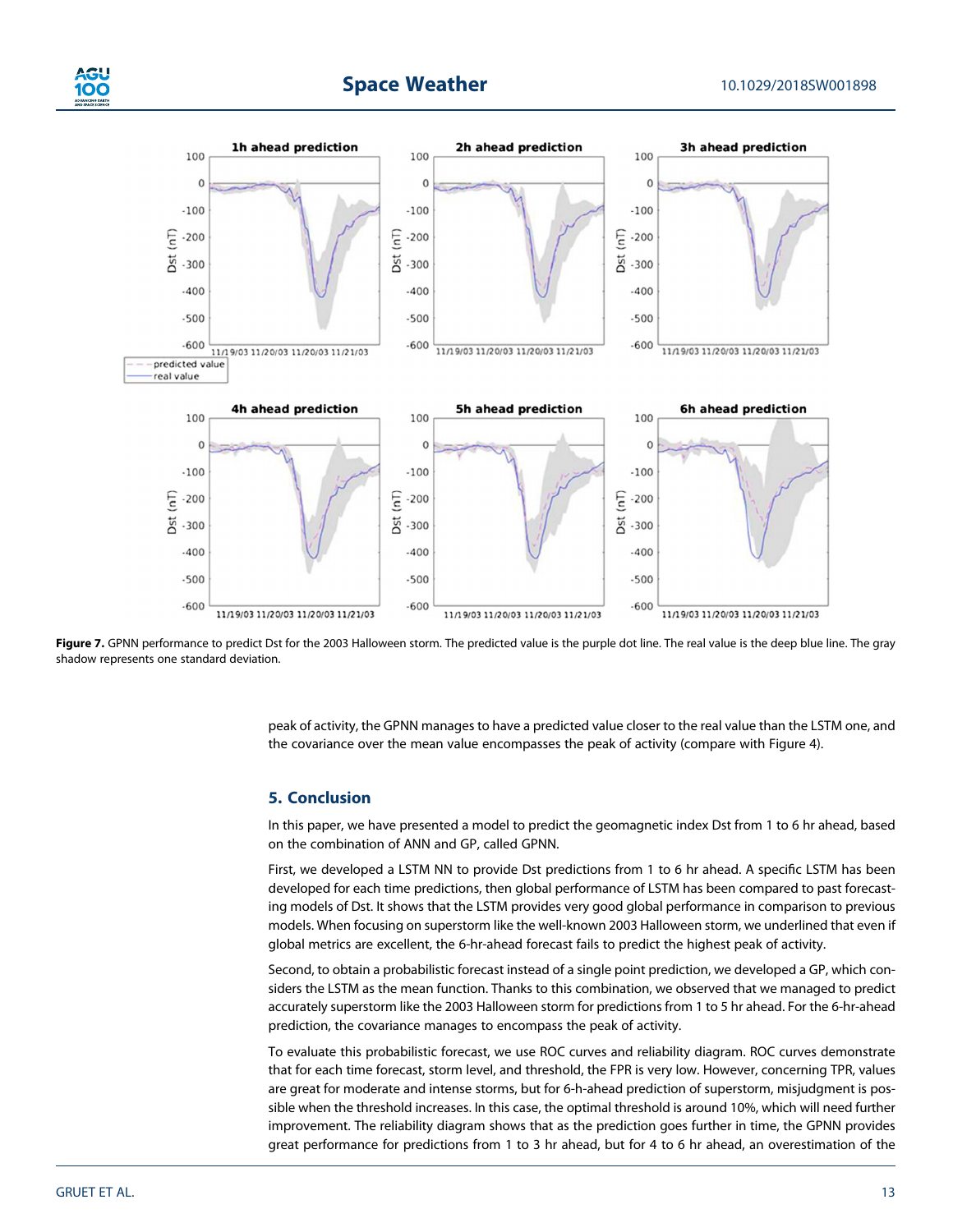**Acknowledgments**

This project has been supported by a CWI internship grant. E. C. was partially funded by the NWO-Vidi grant 639.072.716. Authors would like to thank the CXD team at Los Alamos National Laboratory for providing GPS data. The solar wind plasma data of OMNI were obtained from the National Space Science Data Center (NSSDC) of National Aeronautics and Space Administration (NASA) ([https://](https://omniweb.gsfc.nasa.gov/ow.html) [omniweb.gsfc.nasa.gov/ow.html](https://omniweb.gsfc.nasa.gov/ow.html)). This research activity is also supported by the Centre National d'Etudes Spatiales (CNES) under the supervision of Denis Standarovki and the Office National d'Etudes et de Recherches Aérospatiales (ONERA). The code will be made available after publication on our website [www.mlspaceweather.org.](http://www.mlspaceweather.org)

storm is possible. We also demonstrate that, thanks to this diagram, it is possible to evaluate the optimization required to improve the reliability of the GPNN, and possibly to re-calibrate the prediction.

#### **References**

- Akasofu, S. I. (1981). Energy coupling between the solar wind and the magnetosphere. *Space Science Reviews*, *28*(2), 121–190. [https://doi.org/](https://doi.org/10.1007/BF00218810) [10.1007/BF00218810](https://doi.org/10.1007/BF00218810)
- Astafyeva, E. (2009). Effects of strong IMF Bz southward events on the equatorial and mid-latitude ionosphere. *Annales Geophysicae*, *27*(3), 1175–1187.
- Ayala Solares, J. R., Wei, H. L., Boynton, R. J., Walker, S. N., & Billings, S. A. (2016). Modeling and prediction of global magnetic disturbance in near-Earth space: A case study for Kp index using NARX models. *Space Weather*, *14*, 899–916. [https://doi.org/10.1002/](https://doi.org/10.1002/2016SW001463) [2016SW001463](https://doi.org/10.1002/2016SW001463)
- Bala, R., & Reiff, P. (2012). Improvements in short-term forecasting of geomagnetic activity. *Space Weather*, *10*, S06001. [https://doi.org/](https://doi.org/10.1029/2012SW000779) [10.1029/2012SW000779](https://doi.org/10.1029/2012SW000779)
- Balikhin, M. A., Boynton, R. J., Walker, S. N., Borovsky, J. E., Billings, S. A., & Wei, H. L. (2011). Using the NARMAX approach to model the evolution of energetic electrons fluxes at geostationary orbit. *Geophysical Research Letters*, *38*, L18105. [https://doi.org/10.1029/](https://doi.org/10.1029/2011GL048980) [2011GL048980](https://doi.org/10.1029/2011GL048980)
- Bengio, Y., Simard, P., & Frasconi, P. (1994). Learning long-term dependencies with gradient descent is difficult. *IEEE Transactions on Neural Networks*, *5*(2), 157–166.<https://doi.org/10.1109/72.279181>
- Boynton, R. J., Balikhin, M. A., Billings, S. A., Wei, H. L., & Ganushkina, N. (2011). Using the NARMAX OLS-ERR algorithm to obtain the most influential coupling functions that affect the evolution of the magnetosphere. *Journal of Geophysical Research*, *116*, A05218. [https://doi.](https://doi.org/10.1029/2010JA015505) [org/10.1029/2010JA015505](https://doi.org/10.1029/2010JA015505)
- Burton, R. K., McPherron, R. L., & Russell, C. T. (1975). An empirical relationship between interplanetary conditions and Dst. *Journal of Geophysical Research*, *80*, 4204–4214.<https://doi.org/10.1029/JA080i031p04204>
- Camporeale, E., Carè, A., & Borovsky, J. E. (2017). Classification of solar wind with machine learning. *Journal of Geophysical Research: Space Physics*, *122*, 10,910–10,920.<https://doi.org/10.1002/2017JA024383>
- Chandorkar, M., & Camporeale, E. (2018). Probabilistic Forecasting of Geomagnetic Indices Using Gaussian Process Models. In *Machine Learning Techniques for Space Weather* (pp. 237–258).
- Chandorkar, M., Camporeale, E., & Wing, S. (2017). Probabilistic forecasting of the disturbance storm time index: An autoregressive Gaussian process approach. *Space Weather*, *15*, 1004–1019.<https://doi.org/10.1002/2017SW001627>
- Elman, J. L. (1990). Finding structure in time. *Cognitive Science*, *14*(2), 179–211. [https://doi.org/10.1207/s15516709cog1402\\_1](https://doi.org/10.1207/s15516709cog1402_1)
- Gleisner, H., Lundstedt, H., & Wintoft, P. (1996). Predicting geomagnetic storms from solar-wind data using time-delay neural networks. *Annales de Geophysique*, *14*(7), 679–686.<https://doi.org/10.1007/s00585-996-0679-1>
- Gonzalez, W. D., Joselyn, J. A., Kamide, Y., Kroehl, H. W., Rostoker, G., Tsurutani, B. T., & Vasyliunas, V. M. (1994). What is a geomagnetic storm? *Journal of Geophysical Research*, *99*(A4), 5771–5792.<https://doi.org/10.1029/93JA02867>
- Haykin, S. (1998). *Neural networks: A comprehensive foundation*. Upper Saddle River, N. J: Prentice Hall.
- Hochreiter, S. (1991). Untersuchungen zu dynamischen neuronalen Netzen. *Diploma, Technische Universität München*, *91*, 1.
- Hochreiter, S., & Schmidhuber, J. (1997). Long short-term memory. *Neural Computation*, *9*(8), 1735–1780. [https://doi.org/10.1162/neco.](https://doi.org/10.1162/neco.%201997.9.8.1735) [1997.9.8.1735](https://doi.org/10.1162/neco.%201997.9.8.1735)
- Iyemori, T., Maeda, H., & Kamei, T. (1979). Impulse response of geomagnetic indices to interplanetary magnetic fields. *Journal of Geomagnetism and Geoelectricity*, *31*(1), 1–9. [https://doi.org/10.5636/jgg. 31.1](https://doi.org/10.5636/jgg.%2031.1)
- Ji, E. Y., Moon, Y. J., Gopalswamy, N., & Lee, D. H. (2012). Comparison of Dst forecast models for intense geomagnetic storms. *Journal of Geophysical Research*, *117*, A03209.<https://doi.org/10.1029/2011JA016872>
- Kennedy, J., & Eberhart, R. (1995). Particle swarm optimization. In *Proceedings of the IEEE International Conference on Neural Networks* (pp. 1942–1948). Piscataway, N. J.: IEEE Press.<https://doi.org/10.1109/ICNN.1995.488968>
- Lazzús, J. A., Vega, P., Rojas, P., & Salfate, I. (2017). Forecasting the Dst index using a swarm-optimized neural network. *Space Weather*, *15*, 1068–1089.<https://doi.org/10.1002/2017SW001608>
- Lundstedt, H., Gleisner, H., & Wintoft, P. (2002). Operational forecasts of the geomagnetic Dst index. *Geophysical Research Letters*, *29*(24), 2181.<https://doi.org/10.1029/2002GL016151>
- Lundstedt, H., & Wintoft, P. (1994). Prediction of geomagnetic storms from solar wind data with the use of a neural network. *Annales de Geophysique*, *12*(1), 19–24.<https://doi.org/10.1007/s00585-994-0019-2>
- Marquardt, D. W. (1963). An algorithm for least-squares estimation of nonlinear parameters, 871. *Journal of the Society for Industrial and Applied Mathematics*, *11*(2), 431–441.
- Morley, S. K., Sullivan, J. P., Carver, M. R., Kippen, R. M., Friedel, R. H. W., Reeves, G. D., & Henderson, M. G. (2017). Energetic particle data from the global positioning system constellation. *Space Weather*, *15*, 283–289.<https://doi.org/10.1002/2017SW001604>
- Rasmussen, C. E., & Nickisch, H. (2010). Gaussian processes for machine learning (GPML) toolbox. *Journal of Machine Learning Research*, *11*(Nov), 3011–3015.
- Rasmussen, C. E., & Williams, C. K. (2006). *Gaussian processes for machine learning* (Vol. 38, pp. 715–719). Cambridge, MA, USA: The MIT Press. Rastätter, L., Kuznetsova, M. M., Glocer, A., Welling, D., Meng, X., Raeder, J., et al. (2013). Geospace environment modeling 2008-2009
- challenge: Dst index. *Space Weather*, *11*, 187–205. [https://doi.org/10.1002/swe. 20036](https://doi.org/10.1002/swe.%2020036) Rumelhart, D. E., & McClelland, J. (1986). *Parallel distributed processing: Explorations in the microstructure of cognition*. Cambridge, Mass: MIT Press.
- Singh, A. K., Siingh, D., & Singh, R. P. (2010). Space weather: Physics, effects and predictability. *Surveys in Geophysics*, *31*(6), 581–638. [https://](https://doi.org/10.1007/s10712-010-9103-1) [doi.org/10.1007/s10712-010-9103-1](https://doi.org/10.1007/s10712-010-9103-1)
- Sugiura, M. (1964). Hourly values of equatorial Dst for the IGY. *Annals of the International Geophysical Year*, *35*, 9–45.
- Waibel, A., Hanazawa, T., Hinton, G., Shikano, K., & Lang, K. J. (1989). Phoneme recognition using time-delay neural networks. *IEEE Transactions on Acoustics, Speech, and Signal Processing*, *37*(3), 328–339.<https://doi.org/10.1109/29.21701>
- Wei, H. L., Billings, S. A., Sharma, A. S., Wing, S., Boynton, R. J., & Walker, S. N. (2011). Forecasting relativistic electron flux using dynamic multiple regression models. *Annales Geophysicae*, *29*(2), 415–420.<https://doi.org/10.5194/angeo-29-415-2011>
- Williams, C. K., & Barber, D. K. (1998). Bayesian classification with Gaussian processes. *IEEE Transactions on Pattern Analysis and Machine Intelligence*, *20*(12), 1342–1351.<https://doi.org/10.1109/34.735807>